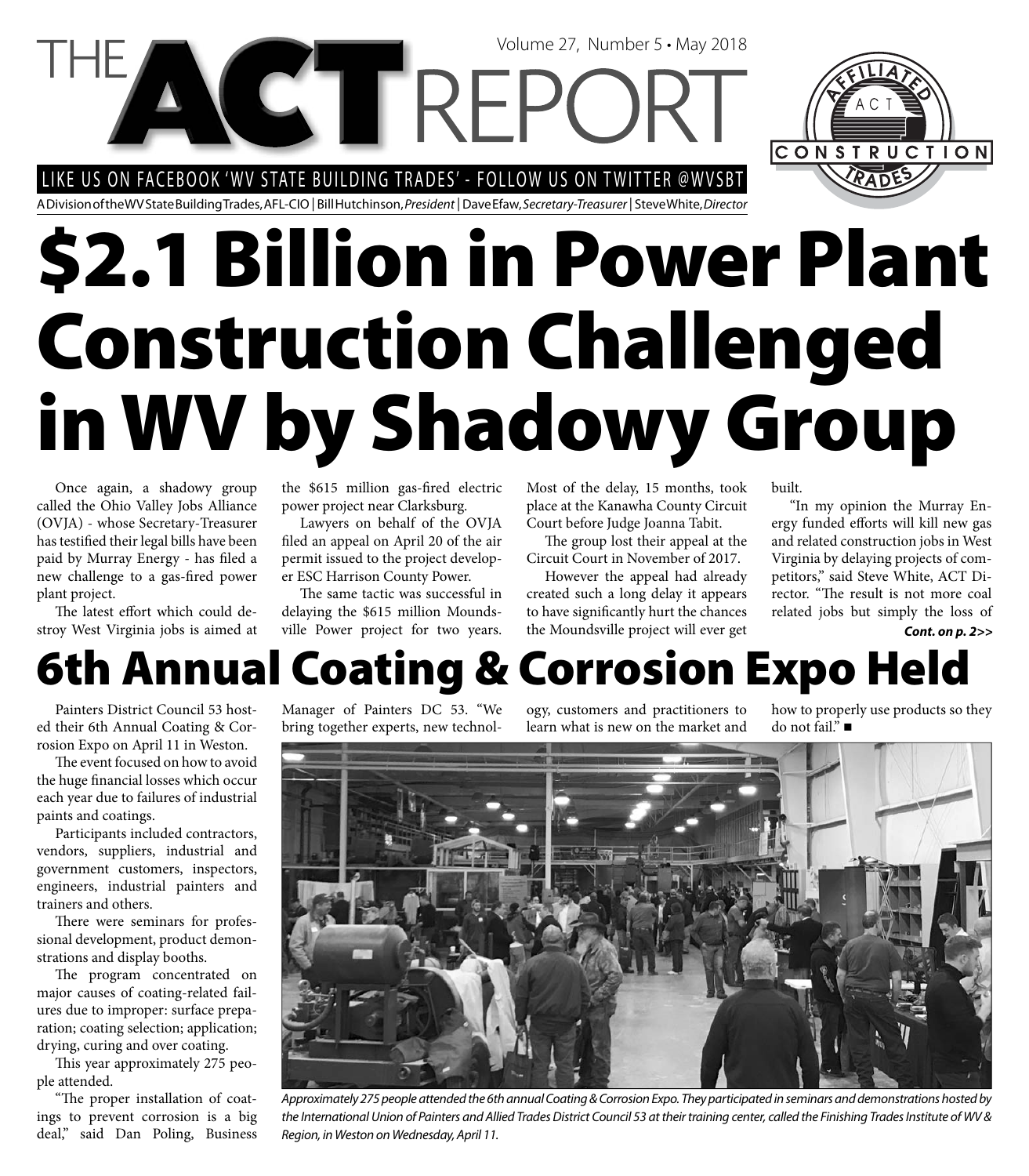#### **2018 Workers Memorial Day - April 28** *Mourn for the Dead, Fight for the Living*

The West Virginia AFL-CIO held a Workers Memorial Day ceremony Saturday, April 28, at the Williamstown Welcome Center to remember the 18 West Virginians who lost their lives on the job last year.

throughout the country set aside this day to remember and pay tribute to those who have lost their lives on the job," West Virginia AFL-CIO Secretary-Treasurer Andy Walters said in an announcement about the event.

"The unions of the AFL-CIO

"I am extremely saddened to re-



Around 60 people attended the annual Workers Memorial Day event held this year in Williamstown. The event is a day set aside by AFL-CIO affiliates across the country every year to remembers workers who have died while at work.

## **Plumbers & Fitters 152 Apprenticeship**

Morgantown Plumbers Joint Apprenticeship Committee (JAC) Inc. will accept applications for apprenticeship at Plumbers & Pipefitters Local 152, 100 Richard Avenue, Morgantown during the following dates and times:

Tuesday, May 29 – Saturday, June 2 from 1:00 9.m. – 4:00 p.m.

Monday, June 4 – Saturday, June 9 from 9:00 a.m. – 12:00 p.m.

The five year program teaches all aspects of the plumbing and pipefitting trade including pipe welding certification; medical gas certification; blue print reading; plumbing; heating and cooling.

Apprentices learn on the job under the supervision of journeymen and attend classes two nights a week.

Applicants must be 18 years of age or older.

An applicant who is 17 at the time of application can apply as long as their 18th birthday is prior to being registered by the JAC.

Applicants must take the TABE test, given by Workforce West Virginia specifically for the Morgantown Plumbers JAC.

No other test will be accepted. Individuals passing the 10th grade level test or higher will be granted an interview. Testing information will be provided at the time of application.

Applicants must be high school graduates or have a high school equivalency diploma and must also provide copies of the following documents when applying: a high school

port we will be reading 18 names of West Virginians who left for work during 2017 -- whether at a stretch of highway, a coal mine, a well pad, or an industrial plant -- and did not return home to their loved ones."

Family members of those who died along with union members and some elected representatives were on hand for the ceremony at the Fallen Highway Worker Memorial.

The memorial was unveiled in October to honor WV Division of Highways workers who have been killed by vehicle accidents while on the job.

The program, hosted by the Parkersburg Area Labor Council, included a reading of the names of 18 people from WV who lost their lives in 2017 at the workplace.

"Despite significant progress over the years in making workplaces safer and protecting workers, an average of 150 workers die on the job in this country each day as a result of workplace injuries," Walters said. "On this day, we renew our pledge to fight for safe and secure jobs, and ask all West Virginians to join us in honoring those families whom have suffered the ultimate loss." $\blacksquare$ 

## *\$2.1 Billion in Power*

#### *Continued from Page 1*

West Virginia jobs and projects to surrounding states where the gasfired power projects are being built."

A similar project in Brooke County is also facing a permit appeal by the group.

The siting permit issued by the state PSC for the \$884 million project has been appealed by OVJA to the WV Supreme Court and won't be heard until September.

"In the Brooke case OVJA had a perfect opportunity to put on evidence before the PSC to demonstrate that the construction of gas plants somehow harm coal employment.

diploma issued by a county or state education entity; a high school transcript or official transcript for the GED or equivalent; and proof of birth (birth certificate).

U.S. military veterans with an honorable discharge (active duty or reservist) must submit a DD-214 for consideration of credit for training and experience.

Applicants will be subject to a substance abuse test before entering the program.

Applicants shall be bona fide residents of the following counties (proof of residency required): Barbour, Braxton, Doddridge, Gilmer,

The put on no such evidence," said White. "While ultimately they will lose these cases, they may end up killing the projects because of the delays they create.

Such an outcome is bad for West Virginia."

The three projects represent more than \$2.1 billion of construction. Each project has committed to hire construction contractors who will use local union construction workers.

The payroll and benefits to be paid would be in the hundreds of millions of dollars.

Grant, Hampshire, Hardy, Harrison, Lewis, Marion, Mineral, Monongalia, Pendleton, Preston, Randolph, Taylor, Tucker and Upshur.

A current valid driver's license must be supplied at the time of application. A \$20.00 application fee, cash or check only, will be charged.

The JAC will establish an eligibility list consisting of applications received.

If you have previously applied for the apprenticeship program and were not accepted, you may re-apply.

No applicant shall be rejected because of race, color, religion, sex or national origin.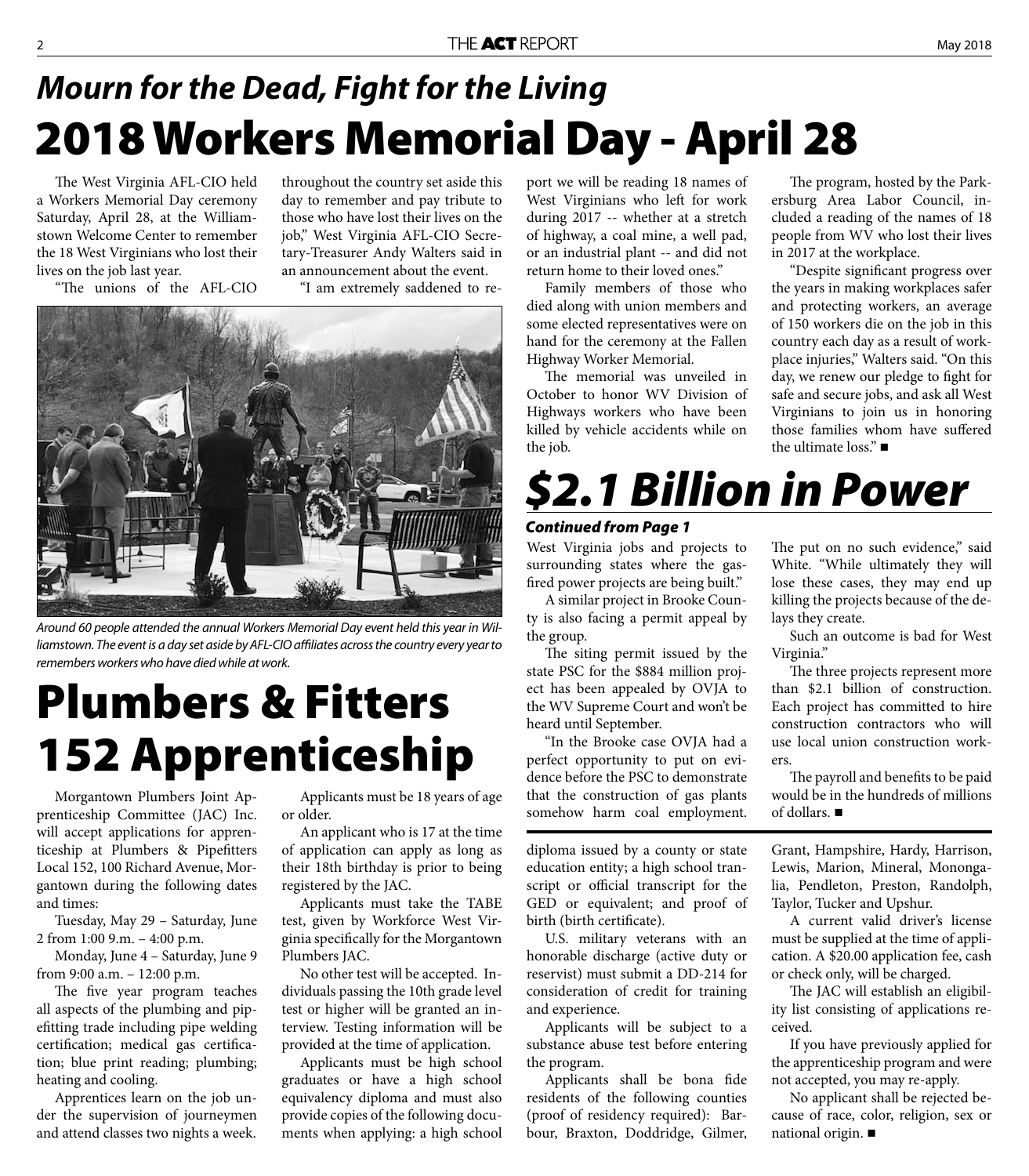### **'18 Primary Results**

| U.S. Senate - Joe Manchin            |                           |  |  |  |
|--------------------------------------|---------------------------|--|--|--|
| <b>U.S. House of Representatives</b> |                           |  |  |  |
| 1st District David McKinley√         |                           |  |  |  |
| 3rd District Richard Ojeda√          |                           |  |  |  |
| <b>State Senate</b>                  |                           |  |  |  |
| 1st                                  | William Ihlenfeld√        |  |  |  |
| 2nd                                  | Denny Longwell            |  |  |  |
| 4th                                  | Brian Prim√               |  |  |  |
| 5th                                  | Mike Woelfel√             |  |  |  |
| 6th                                  | Charles Sammons√          |  |  |  |
| 7th                                  | Ron Stollings√            |  |  |  |
| 8th                                  | <del>Mark Hunt</del>      |  |  |  |
| 10th                                 | Stephen Baldwin√          |  |  |  |
| 11th                                 | Bill Hamilton (R)√        |  |  |  |
| 12th                                 | Mike Romano               |  |  |  |
| 13th                                 | Bob Beach√                |  |  |  |
| 14th                                 | Stephanie Zucker√         |  |  |  |
| 16th                                 | John Unger√               |  |  |  |
| 17th                                 | Terrell Ellis√            |  |  |  |
|                                      | <b>House of Delegates</b> |  |  |  |
| 1st                                  | Diana Magnone√            |  |  |  |
|                                      | Randy Swartzmiller√       |  |  |  |
| 2nd                                  | Phillip Diserio           |  |  |  |
| 3rd                                  | Shawn Fluharty√           |  |  |  |
|                                      | Erikka Storch (R)√        |  |  |  |
| 4th                                  | Joe Canestraro√           |  |  |  |
|                                      | Lisa Zukoff√              |  |  |  |
| 5th                                  | Dave Pethtel√             |  |  |  |
| 6th                                  | T. Chris Combs            |  |  |  |
| 7th                                  | Lissa Lucas√              |  |  |  |
| 8th                                  | David Bland               |  |  |  |
| 9th                                  | Jim Marion√               |  |  |  |
| 10th                                 | Andy Daniel               |  |  |  |
|                                      | Harry Deitzler            |  |  |  |
|                                      | J. Morgan Leach√          |  |  |  |
| 11th                                 | James Pickens√            |  |  |  |
| 12th                                 | Missy Morris√             |  |  |  |
| 13th                                 | Scott Brewer√             |  |  |  |
| 14th                                 | Brianne Solomon           |  |  |  |
| 16th                                 | Sean Hornbuckle√          |  |  |  |

Matt Spurlock $\checkmark$ 

|      | Matthew Rohrbach $(R)$    |  |  |
|------|---------------------------|--|--|
| 19th | Ken Hicks√                |  |  |
|      | Robert Thompson√          |  |  |
| 20th | Barry Marcum              |  |  |
| 21st | Phyllis White√            |  |  |
| 22nd | Gary McCallister√         |  |  |
|      | Zack Maynard $(R)$        |  |  |
| 23rd | Rodney Miller√            |  |  |
| 24th | Ralph Rodighiero√         |  |  |
|      | Susan Perry               |  |  |
| 25th | Tony Paynter $(R)$        |  |  |
| 26th | Ed Evans√                 |  |  |
| 27th | Carol Bailey√             |  |  |
|      | Lacy Watson√              |  |  |
|      | Phoebe Meadows√           |  |  |
| 28th | Andrew Evans $\checkmark$ |  |  |
|      | Sandy Shaw√               |  |  |
| 29th | Ricky Moye√               |  |  |
| 30th | Mick Bates $\checkmark$   |  |  |
| 31st | Richard Snuffer√          |  |  |

Vera Miller (R)

17th Chad Lovejoy√

| 32nd | Luke Lively√                |      | Richard Iaquinta√           |
|------|-----------------------------|------|-----------------------------|
|      | Margaret Staggers√          |      | Robert Garcia√              |
|      | Selina Vickers              |      | Derek McIntyre√             |
| 33rd | David Walker√               | 50th | Mike Caputo√                |
| 34th | Brent Boggs√                |      | Linda Longstreth√           |
| 35th | Andrew Byrd√                |      | Michael Angelucci√          |
|      | Renate Pore√                |      | Guy Ward $(R)$ $\checkmark$ |
|      | James Robinette√            | 51st | Barbara Fleischauer√        |
|      | Doug Skaff Jr. $\checkmark$ |      | Evan Hansen√                |
| 36th | Andrew Robinson√            |      | Rodney Pyles√               |
|      | Larry Rowe√                 |      | Danielle Walker√            |
|      | Amanda Estep-Burton√        |      | John Williams√              |
| 37th | Mike Pushkin√               | 52nd | Justin Hough (R)            |
| 38th | Tom Tull√                   | 53rd | Cory Chase√                 |
| 39th | David "Woody" Holmes√       | 54th | John Hott $(R)$             |
| 40th | Melissa Huffman√            | 55th | Isaac Sponaugle√            |
|      | Ronald Shamblin (R)         | 56th | Will Skehan                 |
| 41st | Paul O'Dell Jr.√            | 58th | Bibi Hahn√                  |
| 42nd | Jeff Campbell√              | 59th | John Isner√                 |
|      | Cindy Lavender-Bowe√        | 61st | Jason Barrett√              |
| 43rd | Bill Hartman√, Phil Isner   | 63rd | Sam Brown√                  |
| 44th | Dana Lynch√                 | 64th | Barby Frankenberry√         |
| 46th | Robert "Bob" Stultz√        | 65th | Sammi Brown√                |
| 47th | Ed Larry√                   | 66th | David Dinges√               |
| 48th | Tim Miley√                  | 67th | John Doyle√                 |



Bill Hamilton (R-Upshur) beat anti-union Senator Robert Karnes with help from Labor volunteers like this group in the Summersville area.

### **Parkersburg Plumber-Fitter Apprenticeship**

The Parkersburg Plumbers Joint Apprenticeship will take applications Monday June 11 to Friday June 22.

Applications will be available from 9:00am till noon Monday through Friday at Plumbers & Steamfitters Local 565, 593 Cedar Grove Road, Parkersburg (near WVU-P).

The five year program teaches all aspects of the plumbing and pipefitting trade including pipe fitting and welding, medical gas, CAD, instrument technician, refrigeration, plumbing, and heating and cooling.

Apprentices are paid while onthe-job and also go to school for a minimum of 216 hours per year.

You may be 17 years of age during application but must be a minimum of 18 years of age when registered for Apprenticeship, if selected.

An applicant must have a high school diploma with official transcripts (or equivalent with records), college transcripts (if applicable) and be physically able to perform the work of the trade.

A copy of the applicant's birth certificate, driver's license, high school diploma or equivalent, and, if recently in the military a DD214 form, will be needed when applying.

Completed applications together with all supporting documents must be submitted within the same time period of June 11 to June 22.

Applicants must reside in the area of Local 565 which includes Calhoun, Jackson, Pleasants, Ritchie, Tyler, Wirt and Wood County in WV; and in Ohio, Morgan County south of Route 78, Meigs, Monroe, and Washington County.

Applicants must pass an aptitude test administered by Workforce WV as well as an alcohol and drug test.

The recruitment, selection, employment and training of apprentices shall be without discrimination because of race, color, religion, national origin or sex. For more information visit their website ualocal565.org. ■